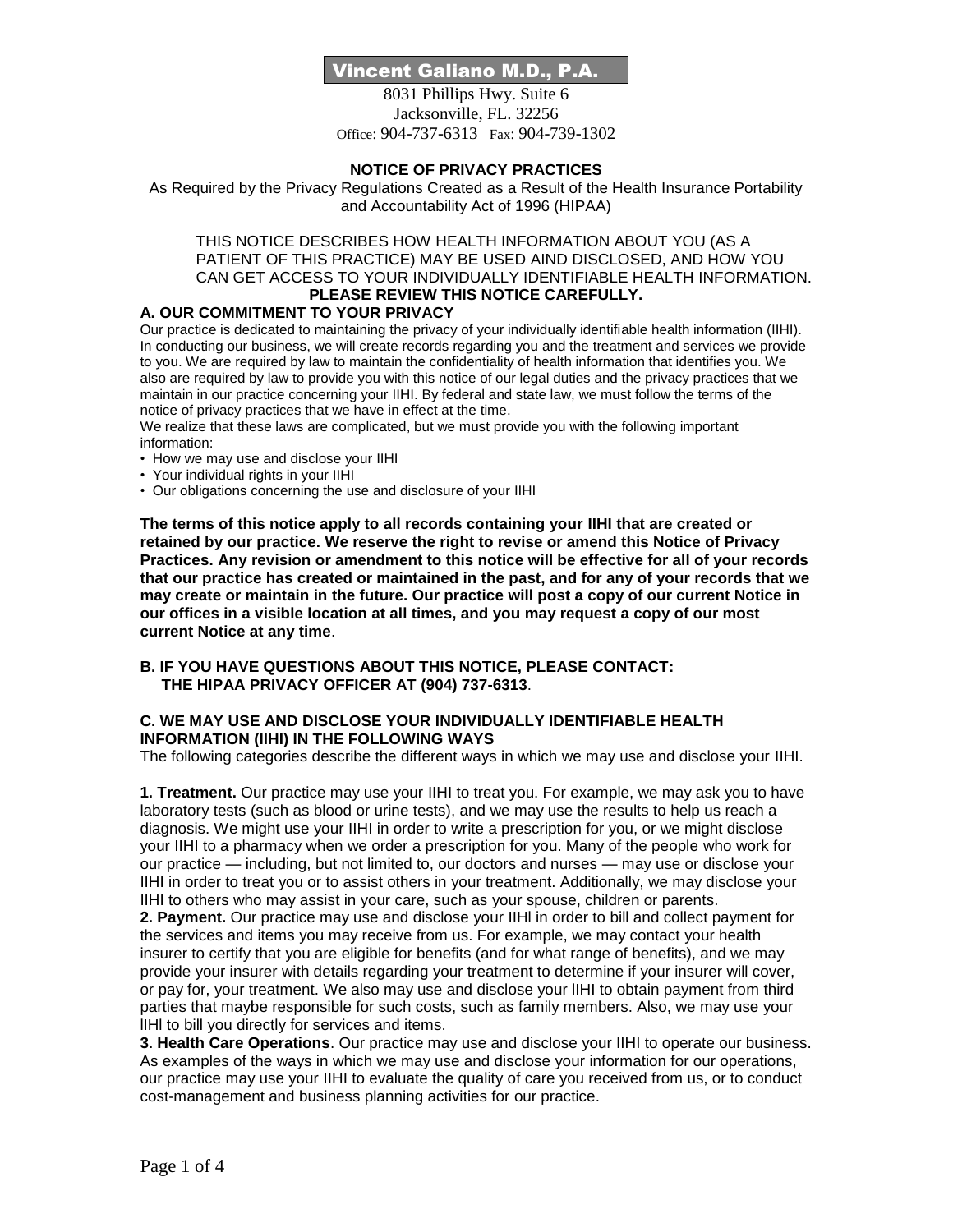### **OPTIONAL:**

**4. Appointment Reminders,** Our practice may use and disclose your IIHI to contact you and remind you of an appointment.

#### **OPTIONAL:**

**5. Treatment Options.** Our practice may use and disclose your IIHI to inform you of potential treatment options or alternatives.

#### **OPTIONAL:**

**6. Health-Related Benefits and Services**. Our practice may use and disclose your IIHI to inform you of health-related benefits or services that may be of interest to you.

#### **OPTIONAL:**

**7. Release of Information to Family/Friends**. Our practice may release your IIHI to a friend or family member that is involved in your care, or who assists in taking care of you. For example, a parent or guardian may ask that a babysitter take their child to the pediatrician's office for treatment of a cold. In this example, the babysitter may have access to this child's medical information.

**8. Disclosures Required By Law.** Our practice will use and disclose your IIHI when we are required to do so by federal, state or local law.

#### **D. USE AND DISCLOSURE OF YOUR IIHI IN CERTAIN SPECIAL CIRCUMSTANCES**

The following categories describe unique scenarios in which we may use or disclose your identifiable health information:

**1. Public Health Risks**. Our practice may disclose your IIHI to public health authorities that are authorized by law to collect information for the purpose of:

- maintaining vital records, such as births and deaths;
- reporting child abuse or neglect;
- preventing or controlling disease, injury or disability;
- notifying a person regarding potential exposure to a communicable disease;
- notifying a person regarding a potential risk for spreading or contracting a disease or condition;
- reporting reactions to drugs or problems with products or devices;
- notifying individuals if a product or device they may be using has been recalled; or

• notifying appropriate government agency (ies) and authority (ies) regarding the potential abuse or neglect of an adult patient (including domestic violence); however, we will only disclose this information if the patient agrees or we are required or authorized by law to disclose this information.

**2. Health Oversight Activities**. Our practice may disclose your IIHI to a health oversight agency for activities authorized by law, Oversight activities can include, for example, investigations, inspections, audits, surveys, licensure and disciplinary actions; civil, administrative, and criminal procedures or actions; or other activities necessary for the government to monitor government programs, compliance with civil rights laws and the health care system in general.

**3. Lawsuits and Similar Proceedings**. Our practice may use and disclose your IIHI in response to a court or administrative order, if you are involved in a lawsuit or similar proceeding. We also may disclose your IIHI in response to a discovery request, subpoena, or other lawful process by another party involved in the dispute, but only if we have made an effort to inform you of the request or to obtain an order protecting the information the party has requested.

**4. Law Enforcement**. We may release IIHI if asked to do so by a law enforcement official: • Regarding a crime victim in certain situations, if we are unable to obtain the person's agreement;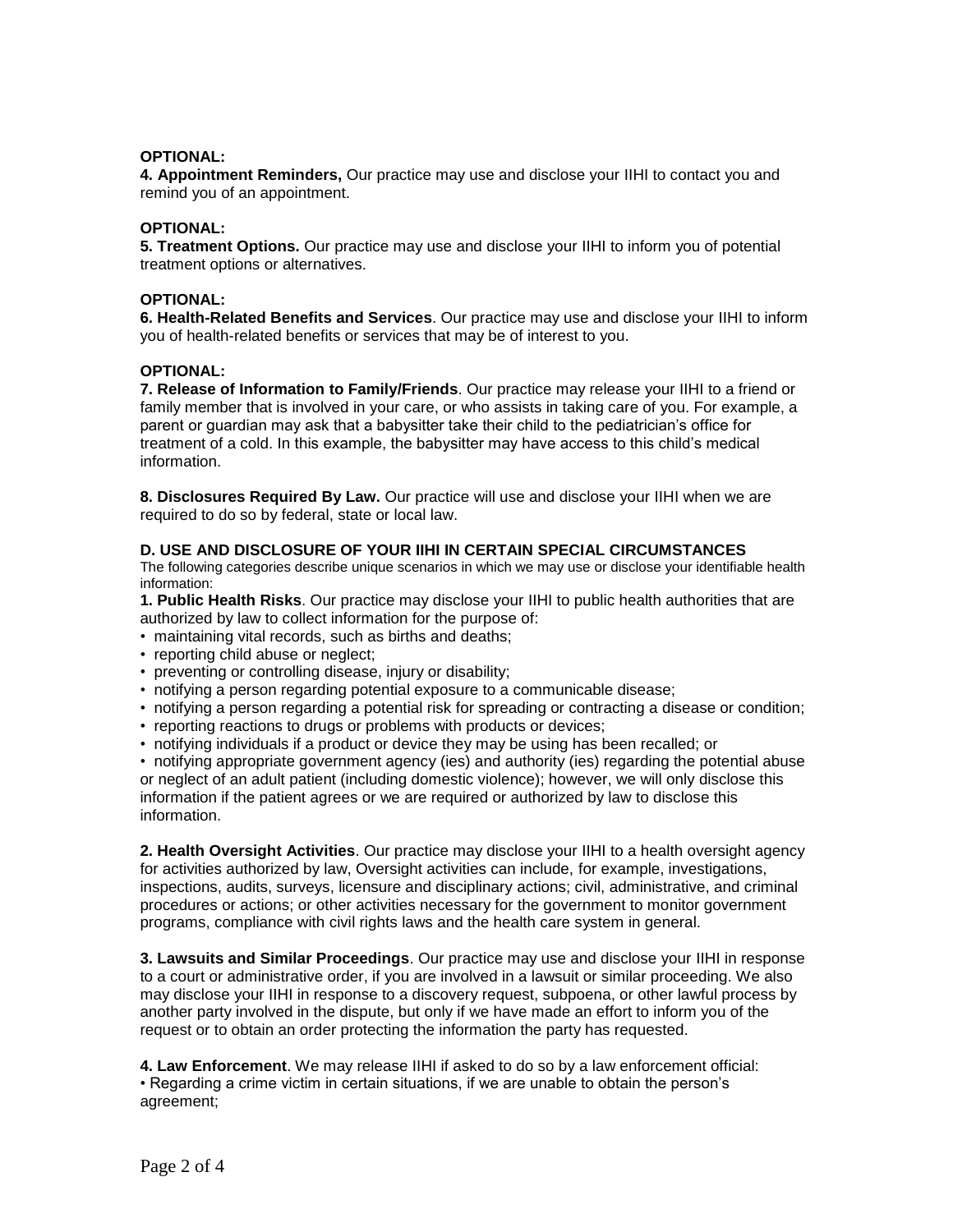• Concerning a death we believe has resulted from criminal conduct;

• Regarding criminal conduct at our offices;

• In response to a warrant, summons, court order, subpoena or similar legal process;

• To identify/locate a suspect, material witness, fugitive or missing person; or

• In an emergency, to report a crime (including the location or victim(s) of the crime, or the description, identity or location of the perpetrator).

### **OPTIONAL**

**5. Deceased Patients.** Our practice may release IIHI to a medical examiner or coroner to identify a deceased individual or to identify the cause of death. If necessary, we also may release information in order for funeral directors to perform their jobs.

# **OPTIONAL**

**6. Organ and Tissue Donation**. Our practice may release your IIHI to organizations that handle organ, eye or tissue procurement or transplantation, including organ donation banks, as necessary to facilitate organ or tissue donation and transplantation if you are an organ donor.

# **OPTIONAL**

**7. Research**. Our practice may use and disclose your IIHI for research purposes in certain limited circumstances. We will obtain your written authorization to use your IIHI for research purposes except when: (a) our use or disclosure was approved by an Institutional Review Board or a Privacy Board; (b) we obtain the oral or written agreement of a researcher that (i) the information being sought is necessary for the research study; (ii) the use or disclosure of your IIHI is being used only for the research and (iii) the researcher will not remove any of your IIHI from our practice; or (c) the IIHI sought by the researcher only relates to decedents and the researcher agrees either orally or in writing that the use or disclosure is necessary for the research and, if we request it, to provide us with proof of death prior to access to the IIHI of the decedents.

**8. Serious Threats to Health or Safety**. Our practice may use and disclose your TIHI when necessary to reduce or prevent a serious threat to your health and safety or the health and safety of another individual or the public. Under these circumstances, we will only make disclosures to a person or organization able to help prevent the threat.

**9. Military**. Our practice may disclose your IIHI if you are a member of U.S. or foreign military forces (including veterans) and if required by the appropriate authorities.

**10. National Security**. Our practice may disclose your IIHI to federal officials for intelligence and national security activities authorized by law. We also may disclose your IIHI to federal officials in order to protect the President, other officials or foreign heads of state, or to conduct investigations.

**11. Inmates**. Our practice may disclose your IIHI to correctional institutions or law enforcement officials if you are an inmate or under the custody of a law enforcement official. Disclosure for these purposes would be necessary: (a) for the institution to provide health care services to you, (b) for the safety and security of the institution, and/or (e) to protect your health and safety or the health and safety of other individuals.

**12. Workers' Compensation.** Our practice may release your IIHI for workers' compensation and similar programs.

# **E. YOUR RIGHTS REGARDING YOUR IIHI**

You have the following rights regarding the IIHI that we maintain about you:

**1. Confidential Communications**. You have the right to request that our practice communicate with you about your health and related issues in a particular manner or at a certain location. Far instance, you may ask that we contact you at home, rather than work. In order to request a type of confidential communication, you must make a written request to the **HIPAA PRIVACY OFFICER AT 941-441-0066** specifying the requested method of contact, or the location where you wish to be contacted. Our practice will accommodate reasonable requests. You do not need to give a reason far your request.

**2. Requesting Restrictions**. You have the right to request a restriction in our use or disclosure of your IIHI for treatment, payment or health care operations. Additionally, you have the right to request that we restrict our disclosure of your IIHI to only certain individuals involved in your care